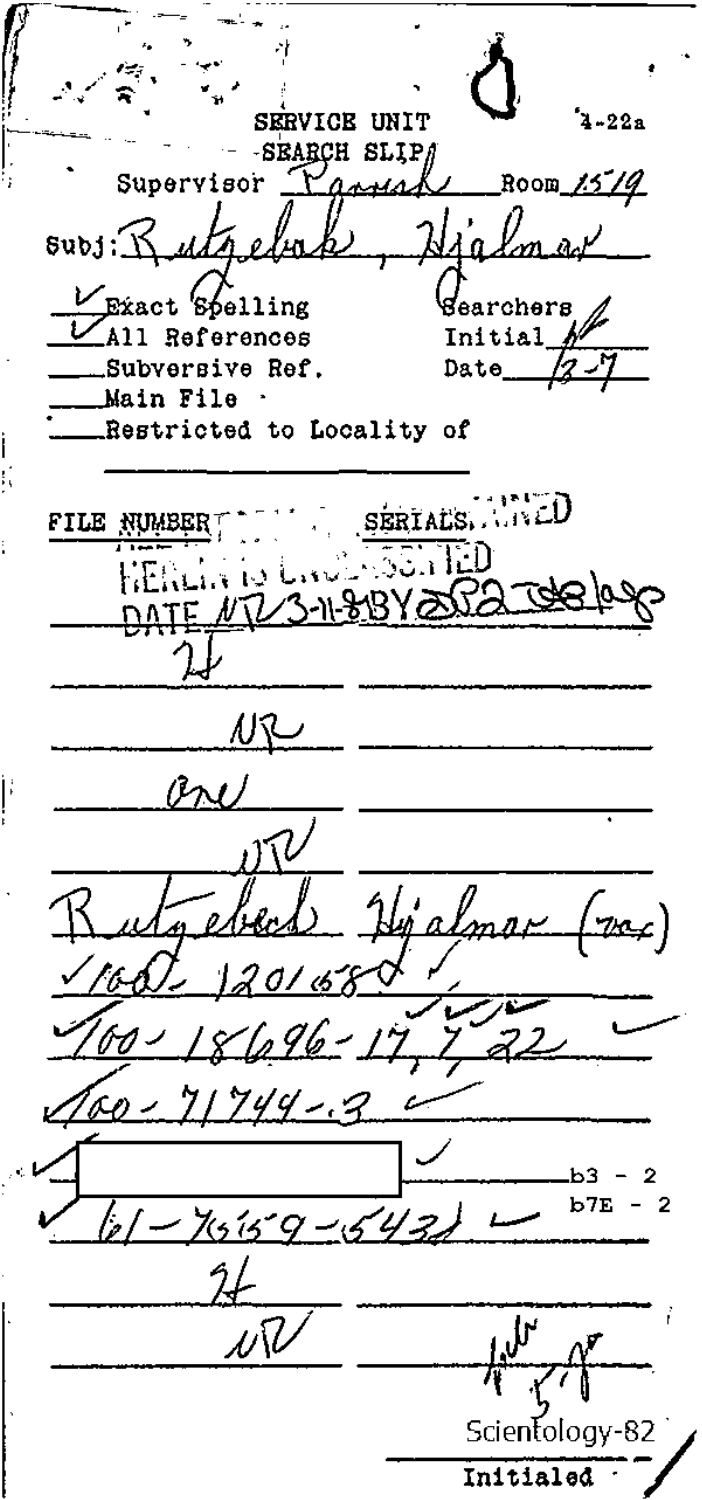SERVICE UNIT  $22a$ SEARCH SLIP Supervisor Room  $\text{subj}$  :  $K$  $U$  Exact spelling Searchers V All References Initial \_\_Subversive Ref. Date ...Main File Restricted to Locality of FILE NUMBER SERIALS 1744-2  $|w_{\mathrm{c}\pm}$ Б Scientology-83 Initialed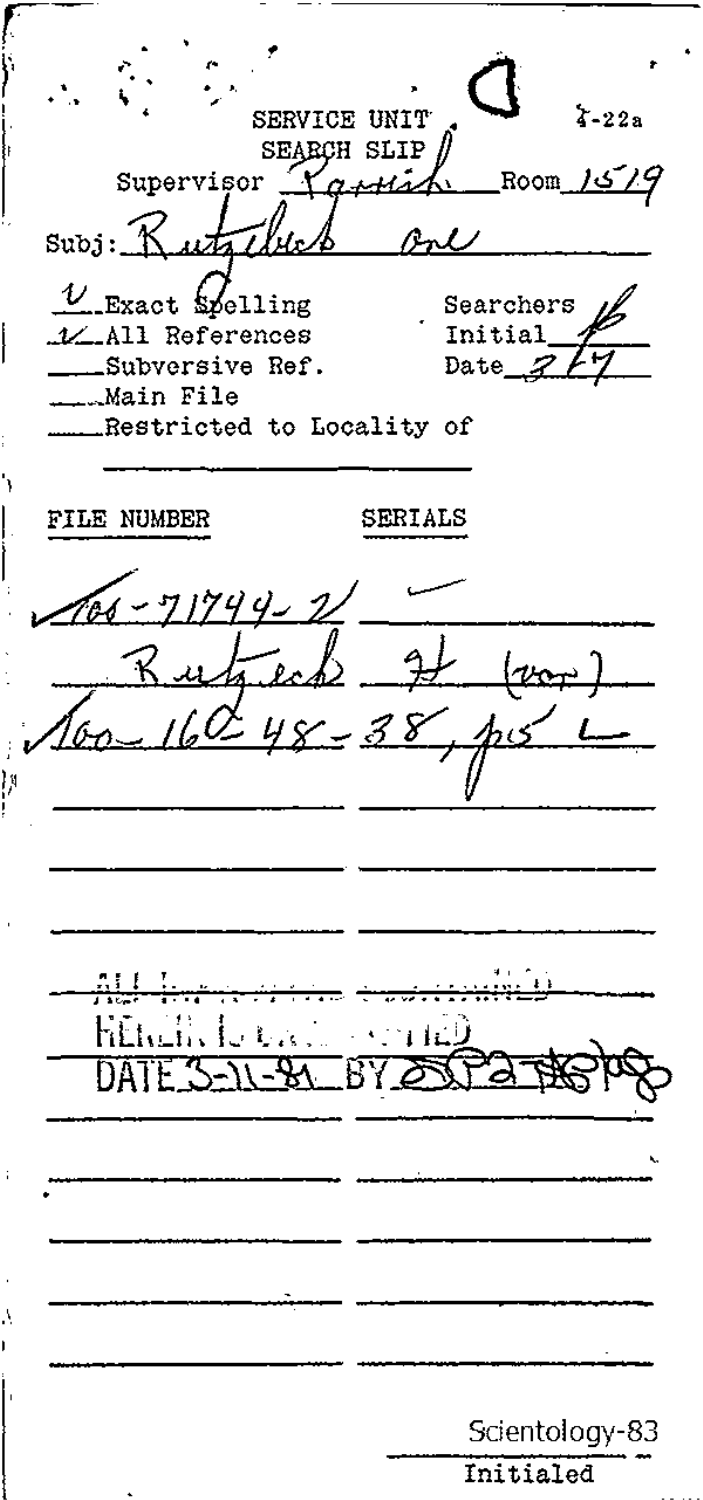**SERVICE UNIT**  $\ddot{=}$  -22a **SEARCH SLIJ** Room 1519 Supervisor *Yarman* .<br>Súbj:  $\alpha$ Exact Spelling Searchers  $\overline{\mathcal{L}}$  All References Initial Subversive Ref. Date<sub>12</sub> Main File Restricted to Locality of FILE NUMBER SERIALS  $\sqrt{160 - 200796}$  $18 - 6420 - 34$ <u>161-7563- A-10w 8</u> 42 - 68338 - 236, 267 339 197-23443-152, ed in  $R_{\text{right}} \neq \emptyset$ Regis & (voi)  $(160 - 35/1669 - 2)$ 160-38679-1274 Roger Samuel  $97 - 15643$  $\sqrt{22 - 64427 - 814}$ 2-17890-607 end #476 JATABIL Scientology-84 WLASSIFIEI DATE (S-1158) **ELECTE** RYOX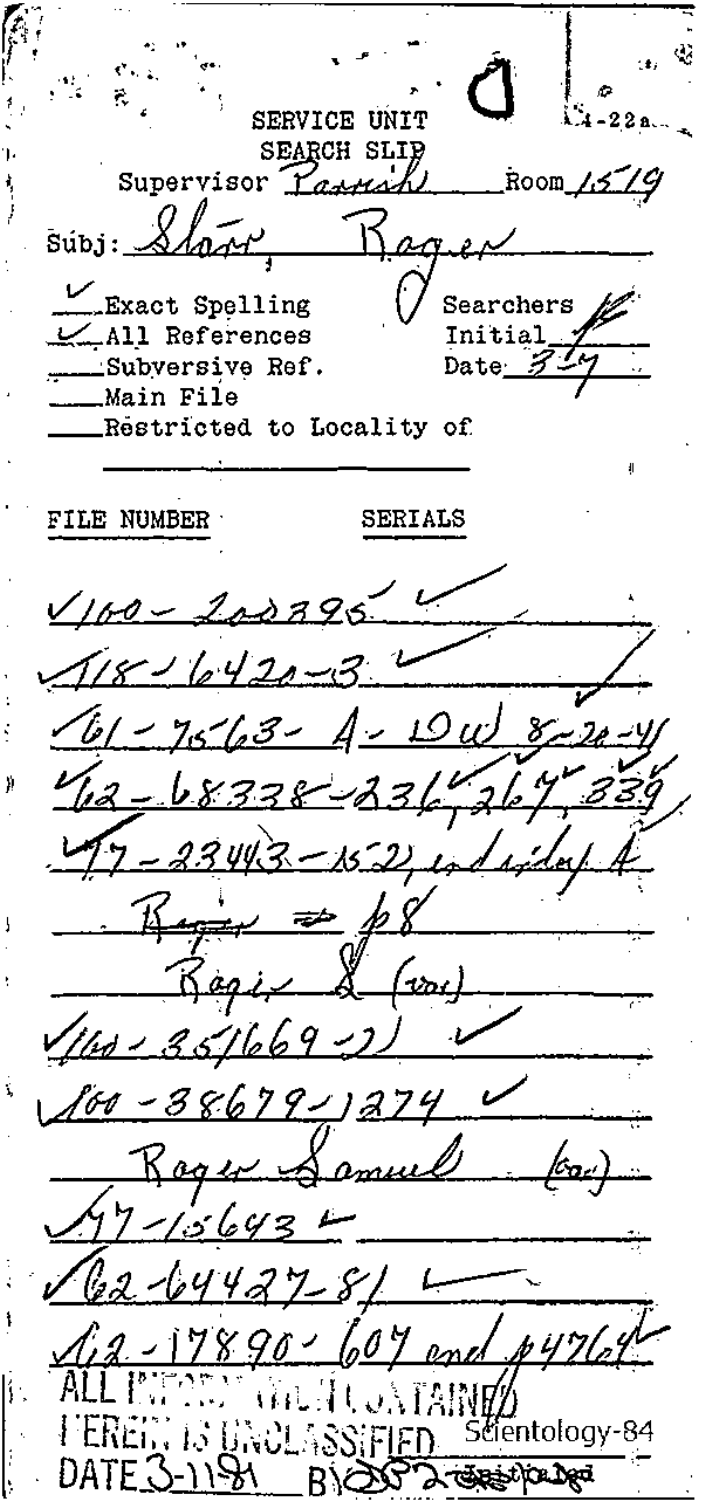SERVICE UNIT SEARCH SLIP Supervisor Room ans. Subj:\_ L Exact Spelling Searchers  $\mathcal{L}$ All References Initial \_\_Subversive Ref. Date\_ Main File Restricted to Locality of FILE NUMBER SERIALS  $14, b12$ Scientology-85 Initialed